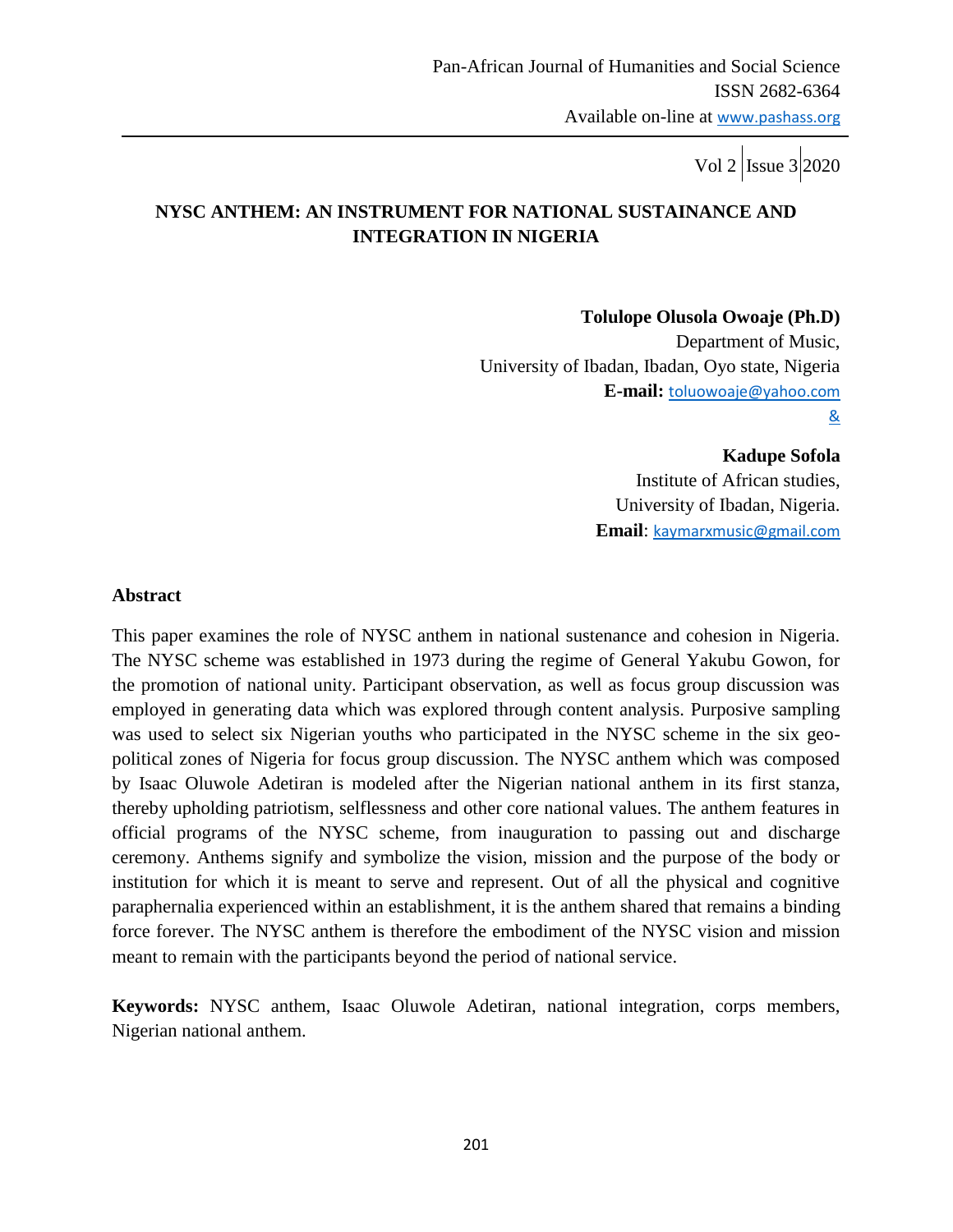## **Introduction**

Sanda, (1999) defines National integration as the collective orientation of members of a society towards the nation and its society in such a way that micro-loyalties are not allowed to jeopardize the continued existence of the nation and its objectives, goals and ideals. Owede, (2018) also posits that National integration describes the togetherness or oneness felt by citizens of a country with regard to citizenship. He continued that national integration is the awareness of a common identity amongst the citizens of a country. According to Falade and Falade, (2013), the purpose of national integration is to build a united and strong nation. They further explained that national integration and unity require coordinated and concerted efforts towards unified value system that can promote oneness.

The need for national integration and cohesion in Nigeria is as a result of a number of factors and events which has brought about ethnic and religious loyalty, rather than patriotism to the nation. In addition, Nigeria is made up of hundreds of ethnic groups which all have their unique languages, as well as identities. Owede, (2018) explained that Nigeria has more than 500 ethnic groups which all have their varying languages and customs, thereby creating a country of rich ethnic diversity. Giving an historical discussion, Falade and Falade, (2013) noted that people of diverse historical and cultural backgrounds migrated and settled in different parts of the territories now referred to as Nigeria, and that the colonial administrators adopted the system of indirect rule in the amalgamation of Nigeria in 1914, which hindered inter and intra-communal unity. Olukoju, (1997) explained that by the time Nigeria got her independence in 1960, its artificial origin, coupled with other factors had bequeathed it a number of fundamental problems, of which is the challenge of integrating, into a cohesive socio-political whole, the various entities that were lumped together by the colonialists.

Furthermore, Falade and Falade, (2013) noted that Nigeria witnessed ethnic based agitations and party politics immediately after independence in 1960, which as a result, strengthened the ethnic bias and intolerance that existed among people from different parts of the nation. According to Oyewale (2010), the practice of ethnic politics in Nigeria has sustained the belief that each of the over 250 ethnic groups must struggle for its own share of the national resources. Similarly, Ifeanaccho and Nwagwu, (2009) also pointed out that Nigerians hate each other, they fear each other, they do not know each other because they cannot communicate with each other. They further noted that the political elites that took over from the colonial administrators did not help matters, as they were desperate for political power. According to Ifeanacho and Nwagwu, the elite resulted into ethnic politics as the easy way for gaining political power, which culminated in the Nigerian civil war, several military coups, fragile attempts at democratization, religious, ethnic and tribal crises and the rise of ethnic militias as well as terrorist groups.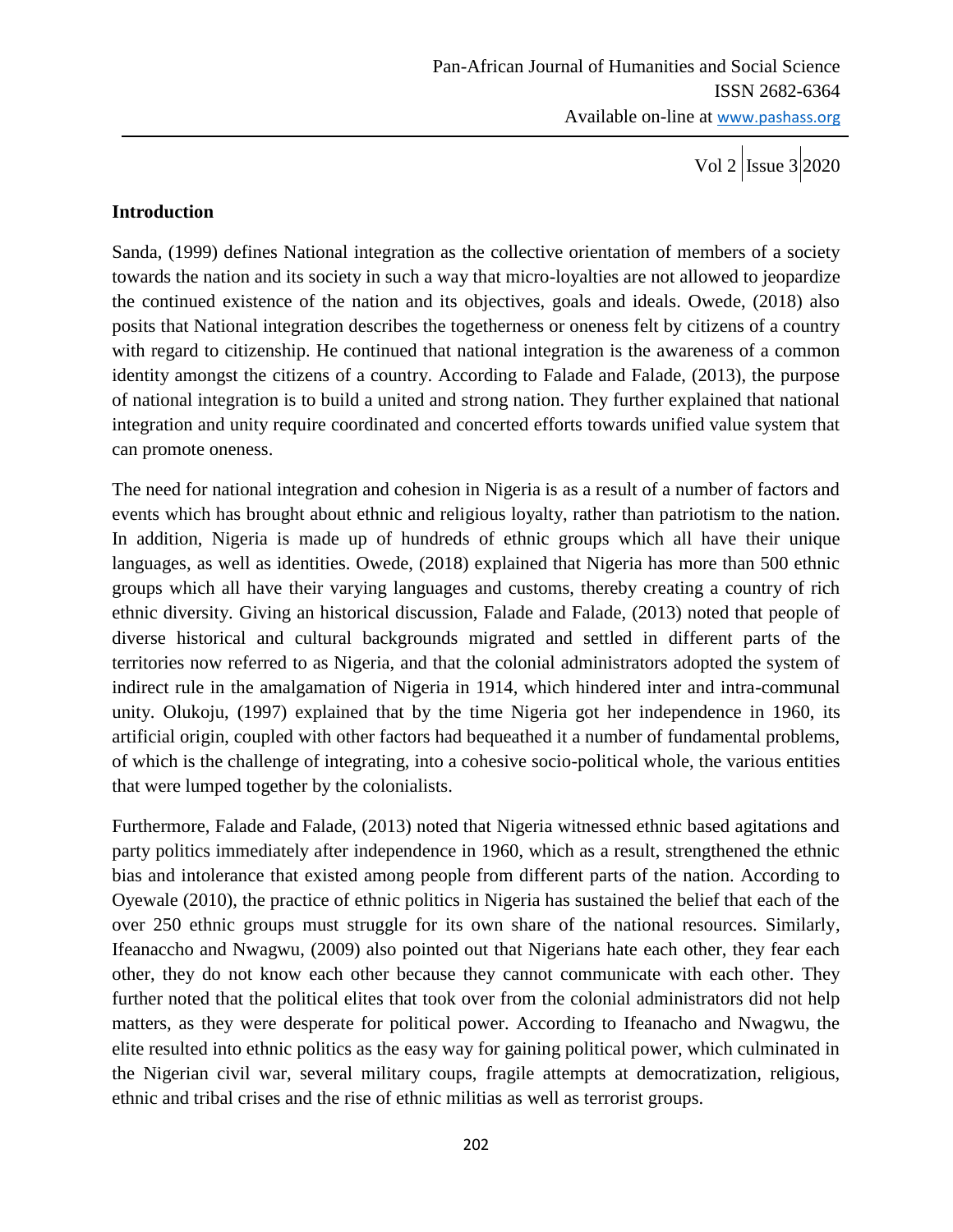Vol 2  $\vert$ Issue 3 2020

Falade and Falade (2013) traced the problem of disunity and political instability to the amalgamation of Nigeria in 1914 by the colonialists. They explained that the peoples making up the country were not effectively integrated towards the end of evolving a true sense of national identity and commitment to the survival and development of a nation. According to them, the reason for the non-integration of the people from the diverse socio-political backgrounds is not far-fetched, as the colonialists were less interested in developing a united Nigeria nation, but rather, they were much more interested in the resources available in the colony. "Hence, the policy of divide and rule was adopted to enable them to achieve their goals" (Falade and Falade, 2013). Ekanola (2006) concludes that Nigeria is bedeviled by myriad problems which, despite its oil riches, inhibit its development and even threaten its continued existence as a sovereign state.

Some attempts have been made to rescue the Nigerian nation from division that tended to impede her unity, growth and development. As a way of promoting national integration and cohesion, the Nigerian Government at various times had come up with programs and policies aimed at further uniting the nation. Such programs include Federalism Concept (1954), National Youth Service Corps (NYSC) (1973), establishment of Federal Capital Territory (FCT) Abuja, Revenue sharing formula, establishment of Unity secondary schools, National Sports Festival, National symbols, National honors award, political conference (2005), and national conference (2015).

The National Youth Service Corps was created on 22<sup>nd</sup> May, 1973 and launched in June 1973 during the regime of General Yakubu Gowon. The scheme was established based on decree No. 24 with the view to properly encourage and develop common ties among Nigerian youths, promote national unity and develop Nigerian youths and Nigeria into a great and dynamic economy. It was created as avenue for the reconciliation, reconstruction, and rebuilding of the nation after the civil war. The scheme requires graduates of universities and later polytechnics to sacrifice a year for national service immediately after graduation. According to Umukoro (2012), the personal sacrifice involved is the compulsory service for one year in any part of the country, regardless of distance and terrain, with no additional allowances for hardships, hazards and other forms of inconveniences claimable in a regular employment. Corps members are posted to states other than their state of origin where they are expected to mix with people from different ethnic groups, social and family backgrounds, and learn the culture of the indigenes in the location to which they are posted. The objectives of this scheme as stated in the NYSC act (revised edition 2004) are to:

i. inculcate discipline in Nigerian youths by instilling in them a tradition of industry at work, and, of patriotic and loyal service to Nigeria in any situation they may find themselves;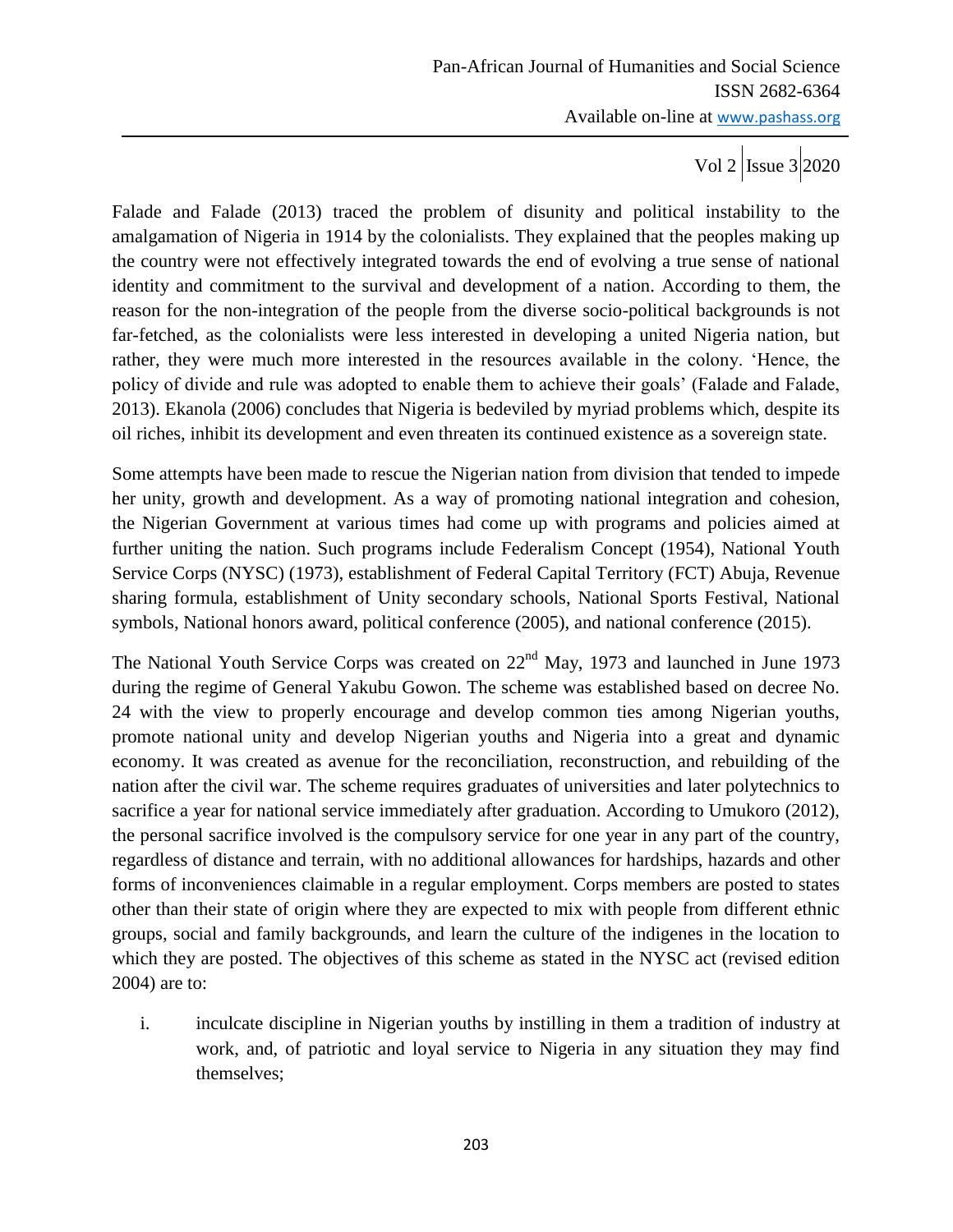- ii. raise the moral tone of the Nigerian youths by giving them the opportunity to learn about higher ideals of national achievement, social and cultural improvement;
- iii. develop in the Nigerian youths the attitudes of mind, acquired through shared experience and suitable training, which will make them more amenable to mobilization in the national interest;
- iv. enable Nigerian youths acquire the spirit of self-reliance by encouraging them to develop skills for self-employment;
- v. contribute to the accelerated growth of the national economy;
- vi. develop common ties among the Nigerian youths and promote national unity and integration;
- vii. remove prejudice, eliminate ignorance and conform at first hand the many similarities among Nigerians of all ethnic groups; and
- viii. develop a sense of corporate existence and common destiny of the people of Nigeria.

Several studies (Bray and Cooper, 1979; Falade and Falade, 2013; Ogbiji, 2013; Udeobasi, 2014; Owede, 2018) have identified the National Youth Service Corps as a scheme established to further strengthen integration and cohesion among Nigerians. However, none, to our knowledge have addressed the NYSC anthem as a tool in sustaining national integration and cohesion in Nigeria. This article therefore investigates the roles of the NYSC anthem which was composed by Isaac Oluwole Adetiran, in sustaining national integration and cohesion in Nigeria.

# **Methodology**

Purposive sampling was used to select six Nigerian youths who participated in the NYSC scheme in the six geo-political zones of Nigeria for focus group discussion. Content analysis was utilized in analyzing data which also includes the texts of the NYSC anthem. Comparative analysis was employed in comparing the textual contents of the NYSC anthem and the Nigerian national anthem.

# **Theoretical framework**

This article is anchored on the theory of national integration. According to Emmerson (1970), integration is the process which is followed by the ethnically plural society in which different groups having different language, customs, values and cultures, bring them into one national culture by eliminating their parochial loyalties. He further described national integration as the problem of creating a sense of territorial nationality which overshadows or eliminates subordinate parochial loyalties. He argues that problem of integration varies from nation to nation, depending on their history and ethnic composition. Integration, according to Weiner (n.d) covers a vast range of human relationship and attitudes - the integration of diverse and discreet,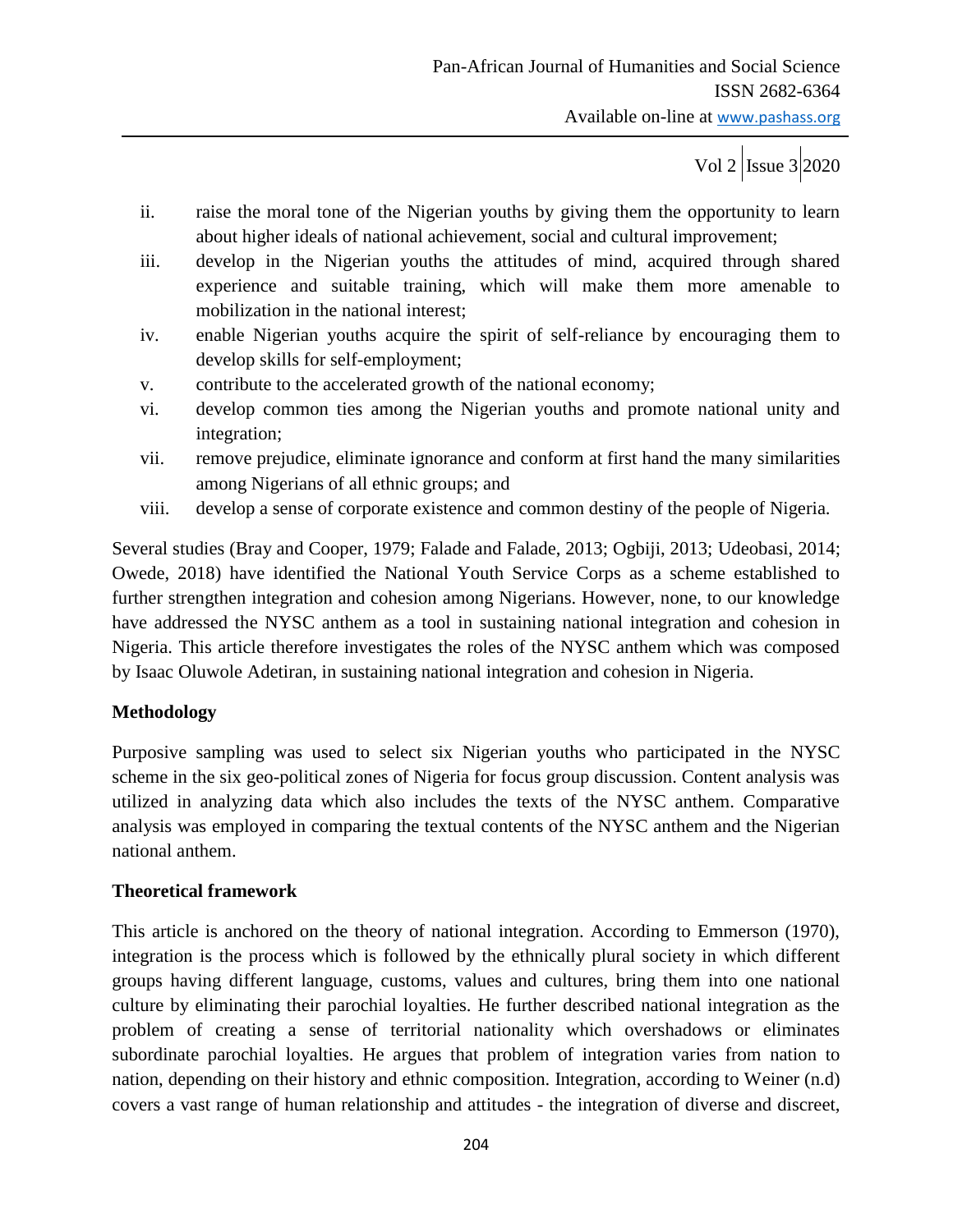cultural loyalties and the development of a sense of nationality, the integration of political units into a common territorial framework with a government which can exercise authority, the integration of the rulers and the ruled, the integration of the citizens into a common political process and finally, the integration of individuals into organizations for purposive activities.

The problems of nation building and national integration especially in Nigeria are complex. It is a two phase process which includes the anti-colonial phase and the integrative phase. Anticolonial phase is concerned with the creation of an independent state which is self-ruled, hence the agitation for national independence which was realized in 1960. The second phase – the integration phase has continued to be in process since independence. It is a continuous process of transforming the inhabitants of the various ethnic groups into a nation. The NYSC scheme is one of the attempts of the Nigerian governments towards promoting national integration among ethnic nationalities that constitutes the Nigerian nation.

# **A profile of Isaac Oluwole Adetiran**

Isaac Oluwole Adetiran is a Nigerian musicologist, teacher, choirmaster and composer. He was born in Igbajo in Osun state on  $8<sup>th</sup>$  of September, 1947. He had his elementary education at the Baptist Missionary School in Igbajo. He grew up under the very strong influence of his mother, who was the choir mistress for the local Baptist Church. After completion of his primary education, Adetiran moved to Ibadan, where he featured prominently in the musical activities of a number of Anglican churches which includes Saint James"s Cathedral, Oke Bola and Saint Stephen"s Anglican Church, Inalende. In 1974, he proceeded to the Baptist Teachers College, Ede, for his secondary education. In 1978, Adetiran returned to Ibadan and joined the Celestial Church of Christ (CCC), Mokola parish, where he started his musical career. He joined the church choir, and began to play an active role, singing and playing both the organ and guitar. For his university education, Adetiran proceeded to the University of Nigeria, Nsukka, where he graduated with a bachelor"s degree in music in 1983.

He took up an appointment as a music lecturer at The Polytechnic, Ibadan immediately after his university education in 1983. In 1987, Adetiran was appointed the Director of the Central Choir of the Celestial Church of Christ. At the Polytechnic, Ibadan, he rose through the ranks to become head of the department of music technology, as well as dean of the faculty of business and communication studies. He is currently the Director of Music of the Celestial Church of Christ Worldwide, as well as the Rector of the Celestial Church of Christ Academy of Music and Music technology. The composition of the NYSC anthem in 1983 is one of his landmark musical achievements.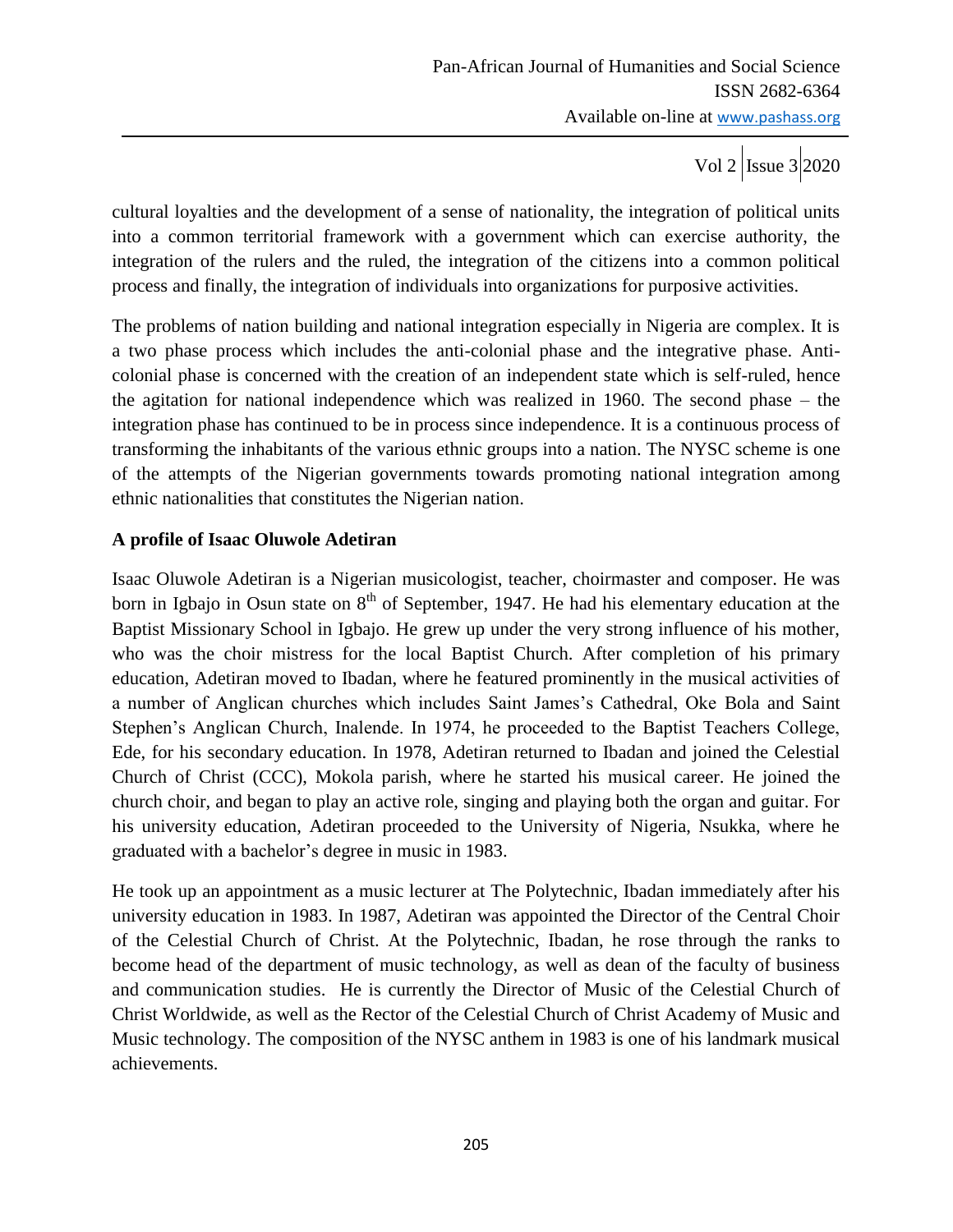Available on-line at www.pashass.org

Vol 2 | Issue 3 | 2020

#### **The NYSC anthem**



Members, take the great salute Put the Nation first in all With service and humility NYSC for the noble Youths Make Nigeria a great nation

Far and near we come to serve And to build our fatherland With oneness and loyalty NYSC for unity Hail Nigeria our great nation

The NYSC anthem was composed as a tool for national integration and cohesion, as reflected in the texts of the three verses. An important feature of the NYSC anthem is the relationship is shares with the Nigerian national anthem in the message as reflected in the texts of the first verse. The lyrics of the first verse of the NYSC anthem is a simplified version of the Nigerian national anthem, as each line of the verse correlates with certain lines of the Nigerian national anthem as outlined below.

Let us lift our nation high To serve our Fatherland With dedication and selflessness To serve with heart and might Nigeria is ours, Nigeria we serve To serve our Fatherland

#### **NYSC anthem Nigerian national anthem**

Youths obey the Clarion call Arise, O compatriots, Nigeria's call obey Under the sun or in the rain With love and strength and faith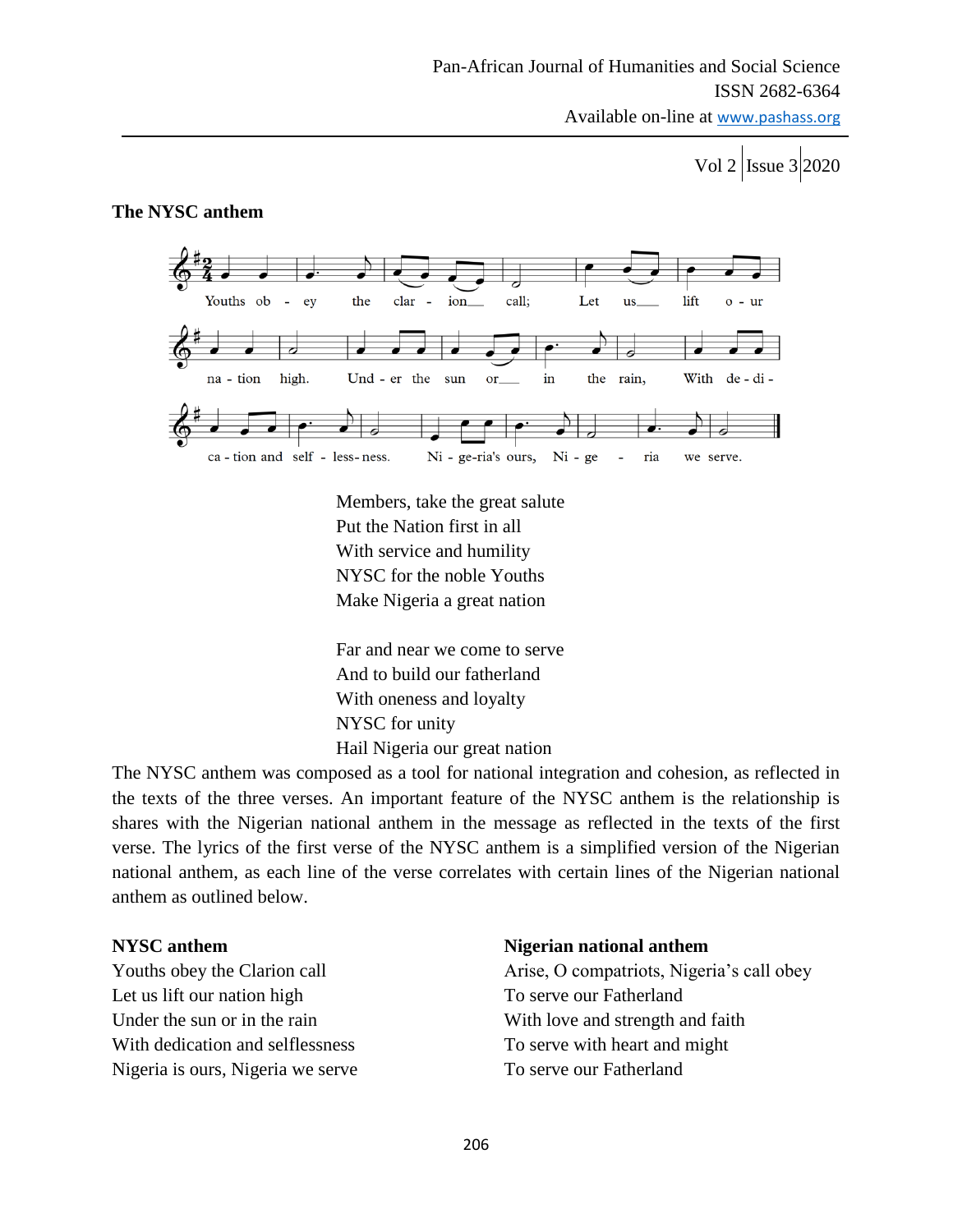Available on-line at www.pashass.org

Vol 2 | Issue  $3|2020$ 



**The first verse of the Nigerian national anthem**

NYSC anthem upholds national values as it is present in the Nigerian national anthem and pledge. According to Ajere and Oyinloye (2011), core-values are attached prime priority as social ingredients for social transformation, peace, unity, stability, growth and development. They further explained that these values are in most cases enshrined in the national anthem and pledges of various countries of the world for citizens to internalize for inner transformation. The NYSC anthem promotes unity, patriotism, national integration, selflessness and service, which are part of the core values as contained in the Nigerian national anthem and pledge.

Similar to the Nigerian national anthem, the NYSC anthem calls the attention of Nigerian youths to the need to sacrifice a period of their youth to serving their country, just like the national anthem calls all citizens to selfless service towards nation building. The NYSC anthem charges youths to rise and contribute their quota in moving the nation forward through dedication and selflessness within the period of their compulsory national service and beyond. It goes on to urge corps members to put the nation first in everything they do, through team spirit, self-sacrifice, humility and loyalty. Humility within the context of the anthem refers to the need to maintain cordial relationship among corps members who have been deployed from various states, social background, ethnic groups and religion. Humility in this context also means that no corps member shall see himself as being above others, irrespective of ethnicity, religion, social and educational background. Humility is further upheld in the NYSC scheme during the 21 days camping orientation course through active interaction of members within their platoons, inter platoon activities and competitions, the use of same uniform and outfits by all members throughout the program, posting to places of primary assignment which requires members to start a new life and work with people of diverse cultures, and lots more. The anthem therefore serves as active reminder to corps members on the need to put aside personal profile and bias,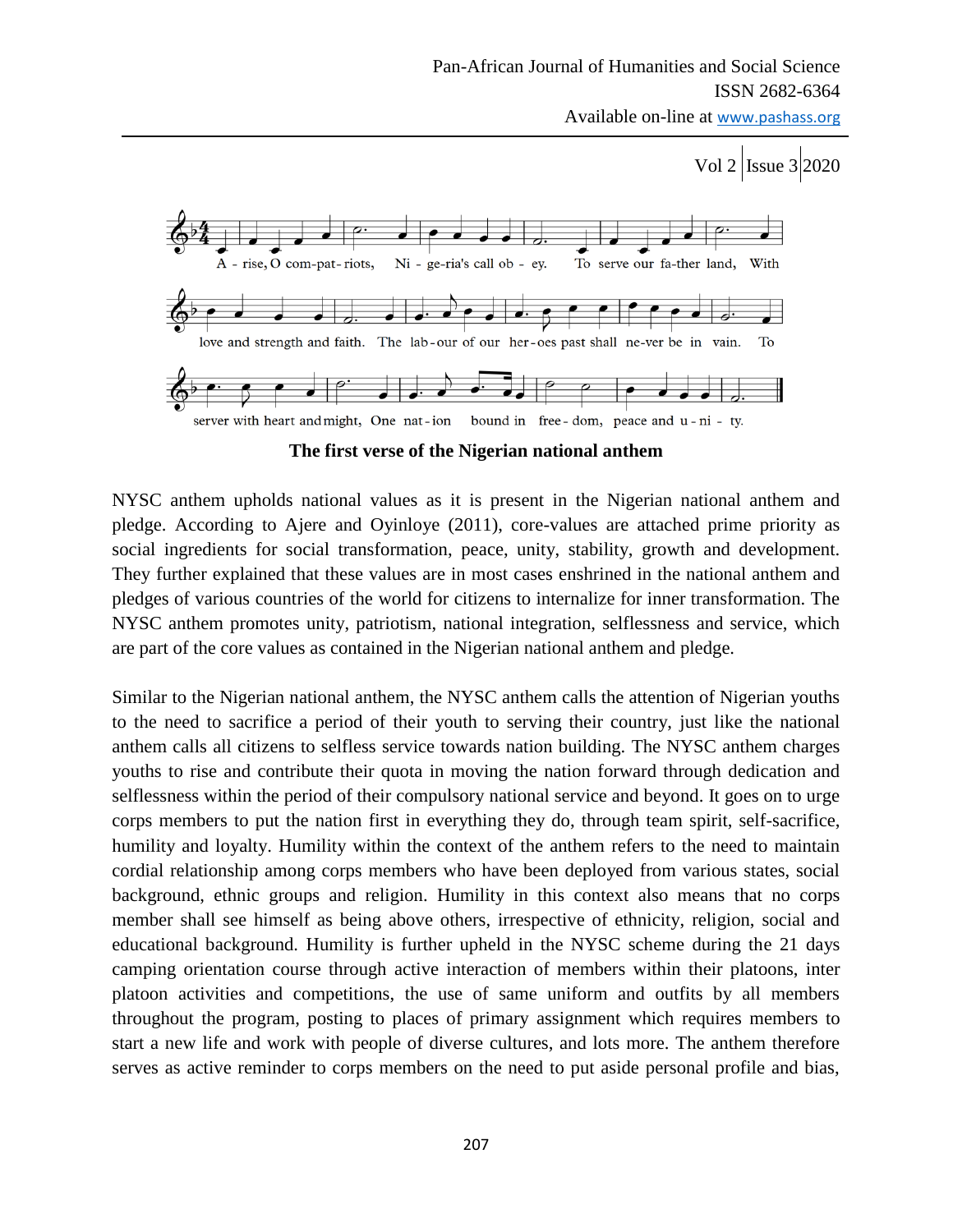and work in unity with other members who have come from completely different cultures and as well have different values.

Furthermore, "under the sun or in the rain" as used in the anthem upholds self-sacrifice as an important feature in nation building. The phrase does not mean that corps members will have to remain in the rain and under a very hot sun during the period of their national service. Rather, the phrase is used metaphorically to conceptualize the sacrifice required in service towards nation building. This is evident in the camping activities of corps members during their orientation course, as camp officials do not hold corps members down under the rain as it is in the NYSC anthem. The real life manifestation of this phrase is witnessed by corps members at the end of their orientation course, when they are given letters of posting to their various places of primary assignment (PPA). At this last day, corps members are posted to villages, towns and organizations where they most likely would not have been to before, a completely strange environment where they knew nobody apart from fellow corps members who have also been posted there. In order to cope, they have to learn more of the language and culture of their host community. Majority of corps members do not find the situation unexpected, as it has always been emphasized in the texts of the NYSC anthem which says "under the sun or in the rain", which implies "service even in difficult and unfavorable conditions". In addition, the orientation course also prepares the minds of corps members for such situations.

For a nation that has been internally divided by several events and factors as enumerated earlier, the phrase "Nigeria is ours, Nigeria we serve" which is the last line of the first verse of the NYSC anthem serves the purpose of inculcating patriotism in Nigerian youths, thereby making corps members proclaim their allegiance to the nation, while also pledging to serve her. The significance of this line cannot be understated, as it is usually echoed by all corps members, including those who may have not joined in singing the anthem from the beginning probably because they do not know the entire texts of the anthem or for their nonchalant attitude. The emphasis on the last line is usually an expression of freedom on the part of corps members who have been stressed in day long programs of the orientation exercise. Having been under several hours of lecture, the NYSC anthem therefore signifies the end of such program, and a sign of relief. Although a good number of corps members only echo the phrase out of the joy of stress relief, the message of patriotism and service to the nation is unconsciously registered in their minds through the anthem.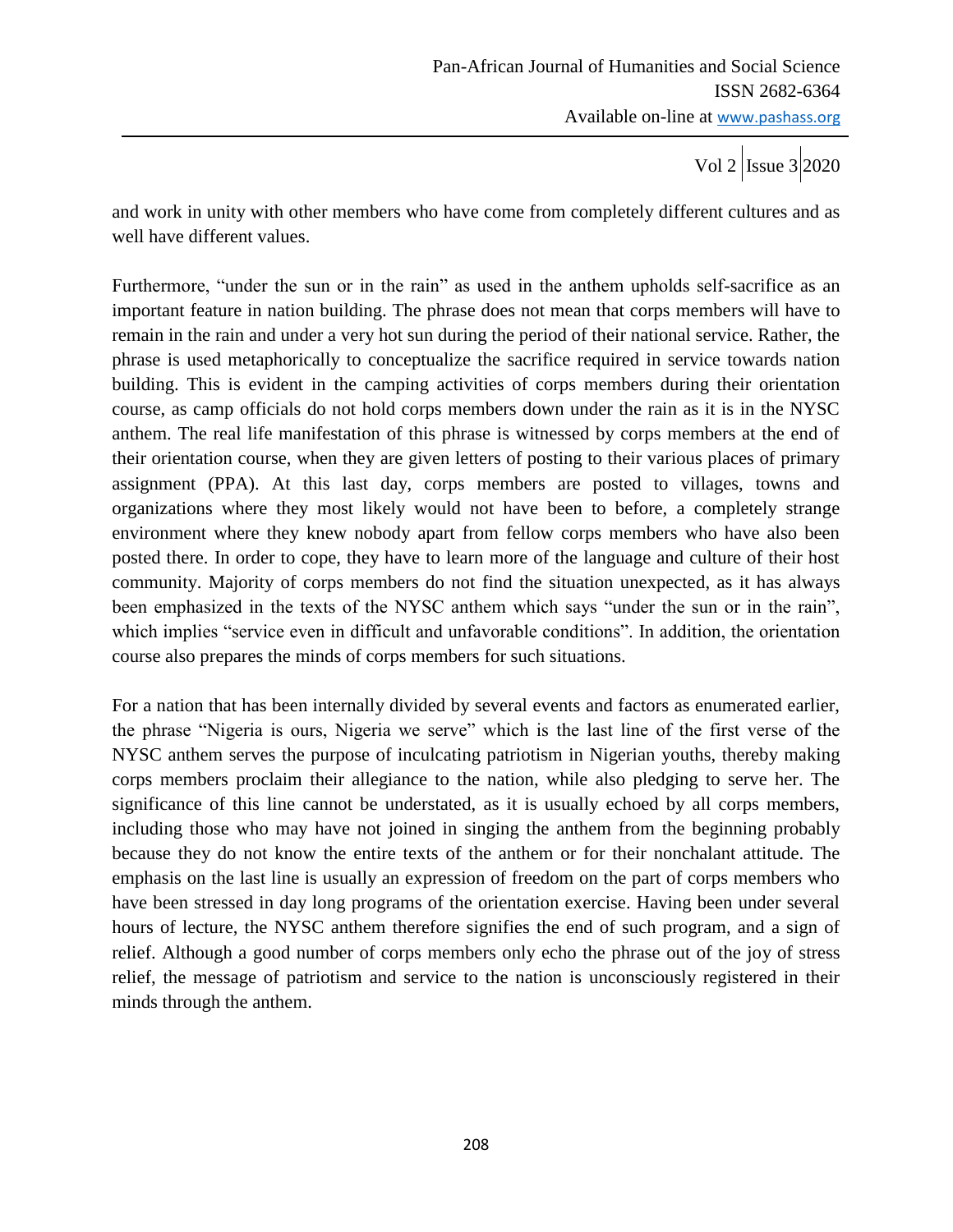## **The functional use of the NYSC anthem**

The NYSC anthem features in official programs of the scheme, from inauguration to terminal passing out program, up till passing out and discharge ceremony. It is intensively used during the orientation exercise of newly engaged corps members.

Orientation exercise is one of the most important aspects of the NYSC scheme, and it lasts the duration of 3 weeks (21 days). During this exercise, prospective corps members are given preliminary education on the scheme and are prepared for inauguration which sees them take an oath of allegiance to the core values of the scheme which are centered on patriotism and national integration. Learning the NYSC anthem is one of the most important activities that precedes inauguration of prospective corps members, as it is sung every day and at various times throughout the period of orientation. The anthem is sung in the morning at the devotion, and it is sometimes sung at the end of long lectures, shortly before leaving for the dinning hall or hostels. Learning and singing the NYSC anthem is made compulsory for all corps members, as the orientation camp is regimented, which leaves corps members with no option but to do whatever is required of them by camp officials who are a mix of civilian and military personnel.

For corps members in the NYSC band, playing the Nigerian national anthem, as well as NYSC anthem comes before any other thing, as these two anthems are regarded as symbols of national unity, and are played every day. The horn players are trained to play the anthems as well as other parade tunes correctly, while the drummers are continuously drilled until they get the drum sequences right. The importance of the two anthems is reflected in their use to commence programs during official parades such as inauguration and terminal passing out parade which closes the orientation exercise. The band plays the NYSC anthem often as opening and closing songs each time they meet for rehearsal. This is also to ensure that they master the tune and as well the sequence so much that they can no longer play it wrongly. This tradition is continued at the band community development (CDS) meetings where they meet and rehearse together in preparation for official events and social functions.

Furthermore, the importance of the NYSC anthem cannot be understated, as it serves as the most reliable take home content by corps members by the time they are leaving the orientation camp, as well as throughout the period of their service and beyond. Investigation into the attitude of corps members towards lectures and other activities during the orientation exercise reveal that a large number of them only attend such activities because they do not have an option, as a good number of them do not bother to take notes or even concentrate during lectures. However, the NYSC anthem in its nature as a song, finds its way into their minds, thereby filling their minds with the core values of the scheme and as well, that of the nation. In the worst scenario, one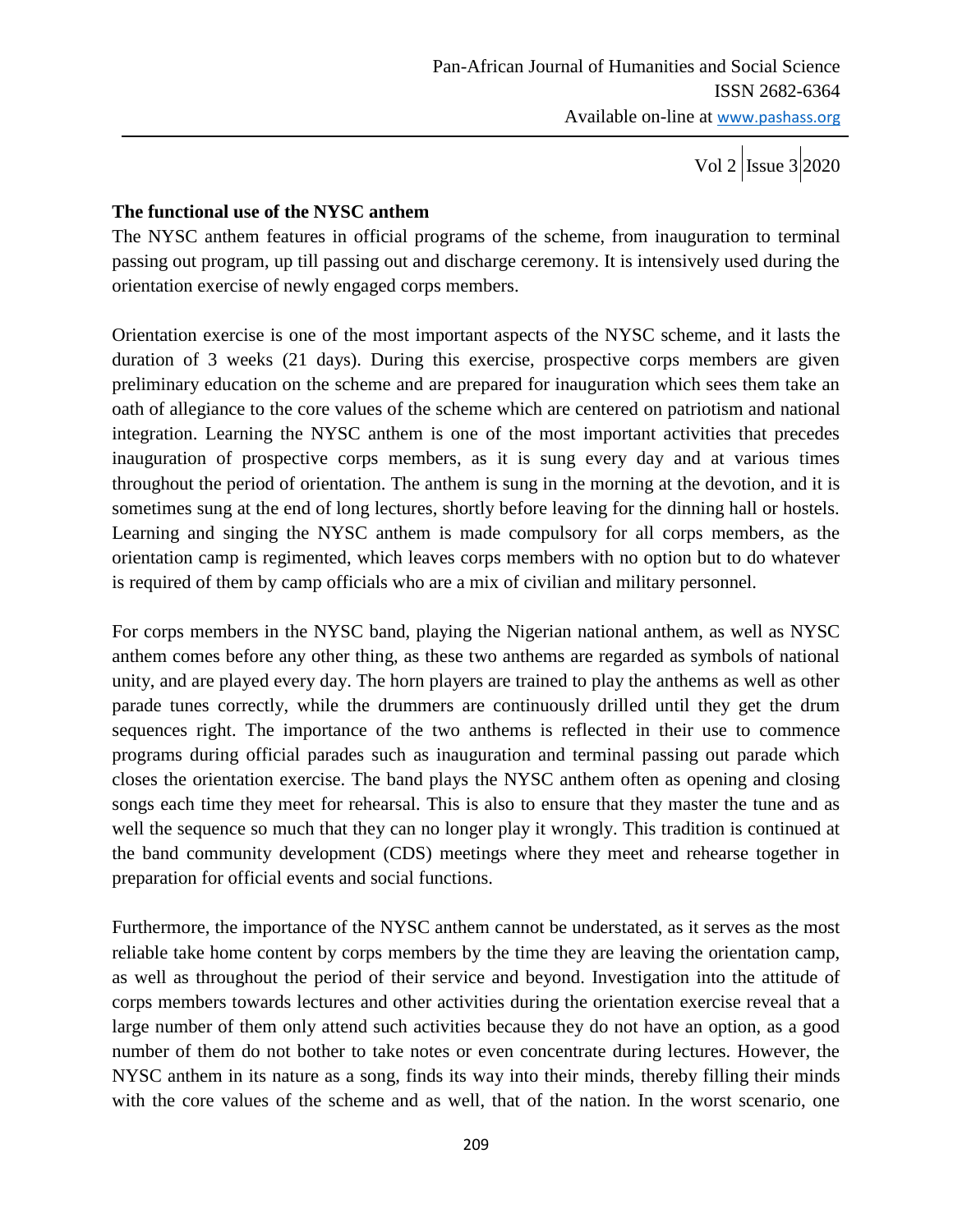Vol 2  $\vert$ Issue 3 2020

would only find corps members who are familiar with the tune and few lines of the lyrics of the anthem but do not know the entire lyrics. This then makes the NYSC anthem an important tool in the dissemination of intended values of the nation and the scheme directed into the mind of corps members who are expected to nurture such in their minds even after the period of their national service.

Community development service (CDS) is also one of the important aspects of the NYSC scheme. It sees corps members converge in their CDS meeting venues with the aim of serving their host community. The general CDS meeting brings together all corps members serving in the same local government once in a month. The NYSC anthem features in these gatherings either at the commencement, the end or both, serving as opening and closing prayer.

Babangida (2002) emphasized the significance of nationalistic anthems in the course of unity and national integration. He posits that the lyrical content of such song goes a long way in affecting national unity and integration. This, according to him is the reason for substitution of the old Nigerian national anthem for the new one, since it carries some lyrical content which promotes tribal and lingual differences. In his words:

> Indeed the replacement of the old Nigerian national anthem by the post-civil war national anthem, currently in use, stood the reality of ethnic nationalism upon its head. The old national anthem had appropriately postulated, "though tribe and tongue may differ, in brotherhood we stand", whereas the new anthem attempts to play down the multi-ethnic composition of the country (Babangida, 2008: 3).

Ogbiji (2013) also identified the impact of singing the national anthem and reciting the national pledge in the course of unifying and integrating the nation. According to him, the singing of the national anthem and recitation of the National pledge in schools is one of the pro-active measures that had been taken in the past and are being taken currently to ensure the restoration of societal values, motivation of good citizenship and improvement in the education system. Apart from the use of national anthems and pledges in promoting unity and cohesion, several musicians have also contributed musical contents with the aim of promoting unity and cohesion in Nigeria. A good example of such songs is Sunny Ade"s "*Naijiria yii ti gbogbo wa ni*". Sunny Ade is a prominent Nigerian Juju musician, and a leading figure in the Nigerian popular music scene.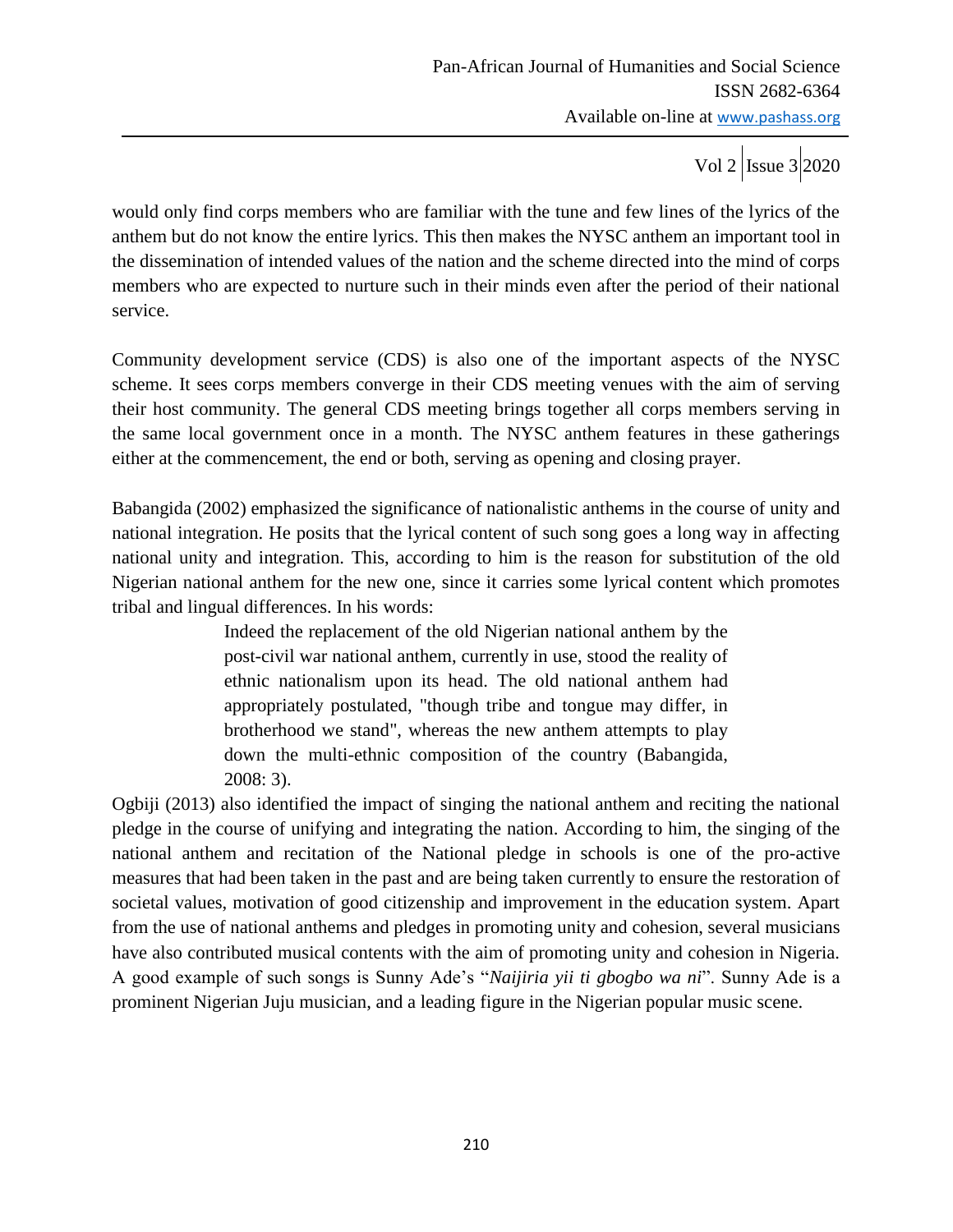Available on-line at www.pashass.org

Vol 2 Issue 3 2020



The music is performed in the popular danceable Juju genre with full instrumentation, thereby making it widely embraced across Yoruba speaking states and communities in Nigeria. The song usually features in National celebrations and occasions where the spirit of national integration is required, in order to ginger the spirit of citizens towards national cohesion and integration.

Anthems signify and symbolize the vision, mission and the purpose of the body or institution for which it is meant to serve and represent. Hence, every word contained in the text of an anthem is carefully chosen to articulate the vision, mission and purpose of the body or organization to which it belongs. Everyone who passes through such organization or body is therefore expected to understand and experience the full meaning of its anthem. Out of all the physical and cognitive paraphernalia experienced within an establishment, it is the anthem they share that remains a binding force forever. Anthems serve as the connection between current and former members of an institution, body or organization. The NYSC anthem therefore brings about reminiscences and nostalgic feelings to Nigerians who have had the privilege of passing through the NYSC scheme, as it constantly reminds them of the essence of national integration and cohesion for which the scheme was established.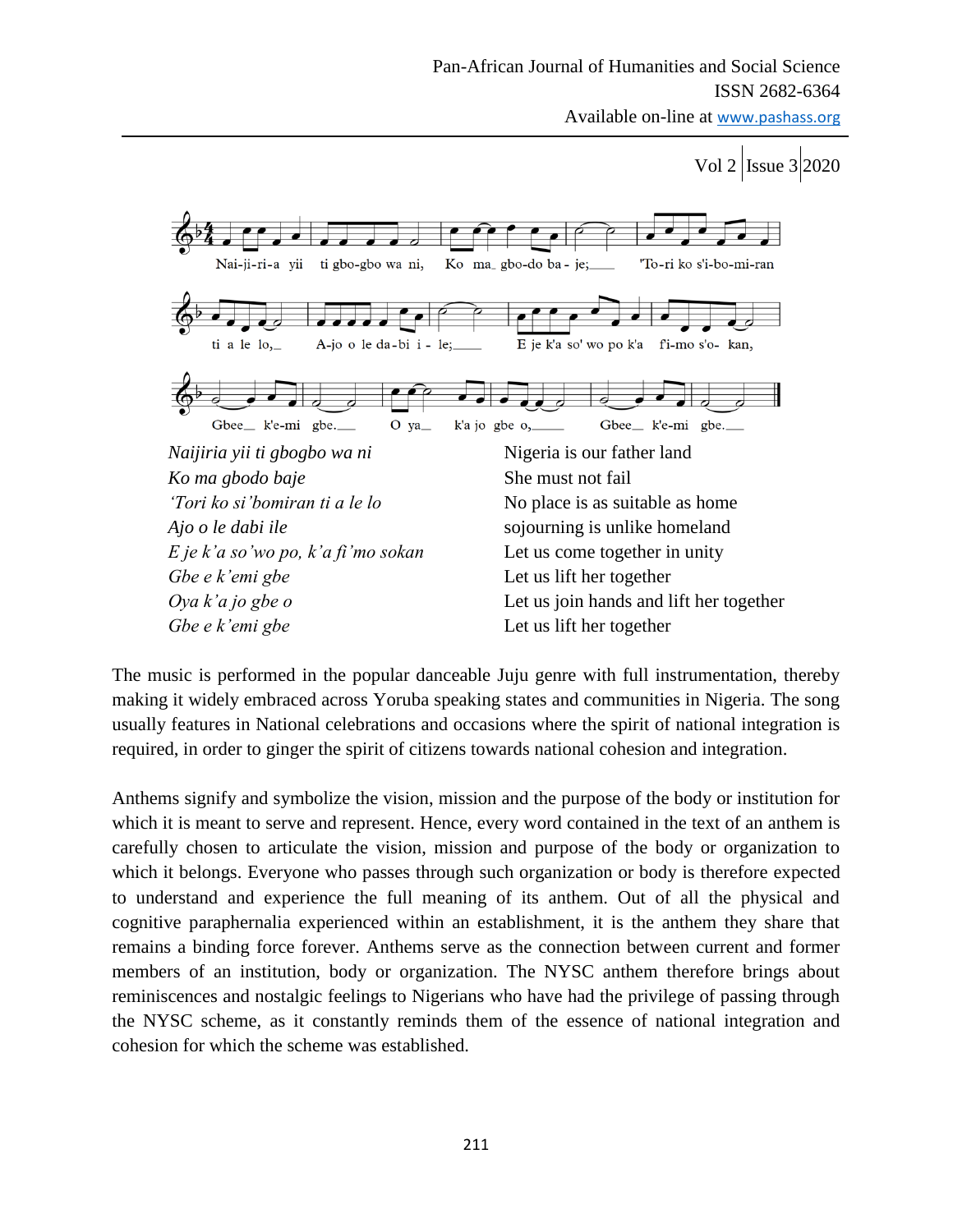Vol 2  $\vert$ Issue 3 2020

## **Conclusion**

The National Youth Service Corps was established to encourage and develop common ties among Nigerian youths, as well as promote national unity. It is also aimed at developing Nigerian youths and Nigeria into a great and dynamic economy. Having been composed in three (3) verses, the anthem of the scheme just like the Nigerian national anthem and pledge, promotes core national values which include humility, service, patriotism, selflessness, among others. It shares a notable level of coherence in texts with the Nigerian national anthem, especially in its first verse, making it a simplified version of the Nigerian national anthem. The anthem articulates virtues of good citizenship meant to inculcate discipline, humility, selflessness, loyalty, team-spirit, and patriotism in the minds of corps members. It also reminds them of the need to work together in order to achieve a great nation.

The anthem is taught to corps members immediately they get into the orientation camp for their orientation exercise, and is sung on a daily basis throughout the orientation course which lasts three weeks. It features in morning devotions as well as other daily activities of the orientation exercise. Being in short verses enables corps members to easily memorize the first verse, thereby singing it at the beginning and the end of most orientation programs, as well as official gatherings after the orientation exercise, making it a memorable take home content for every corps members. Anthems signify and symbolize the vision, mission and the purpose of the body or institution for which it is meant to serve and represent. It serves as the connection between current and former members of an institution, body or organization. The NYSC anthem therefore brings about reminiscences and nostalgic feelings to Nigerians who have had the privilege of passing through the NYSC scheme, as it constantly reminds them of the essence of national integration and cohesion for which the scheme was established.

# **References**

- Ajere, O., and Oyinloye, O.A. (2011). Perspectives of youths on the interiorization of coresocietal-values in the Nigerian society. *Akungba Journal of Research in Education,* 1 (1), pp. 179-194.
- Babangida, I. (2002). Ethnic nationalities and the Nigerian state. A lecture delivered at NIPSS, Kuru, Jos
- Bray, T. M., and Cooper, G. R. (1979). Education and nation building in Nigeria since the civil war. *Comparative Education* 15(1), pp. 33-41.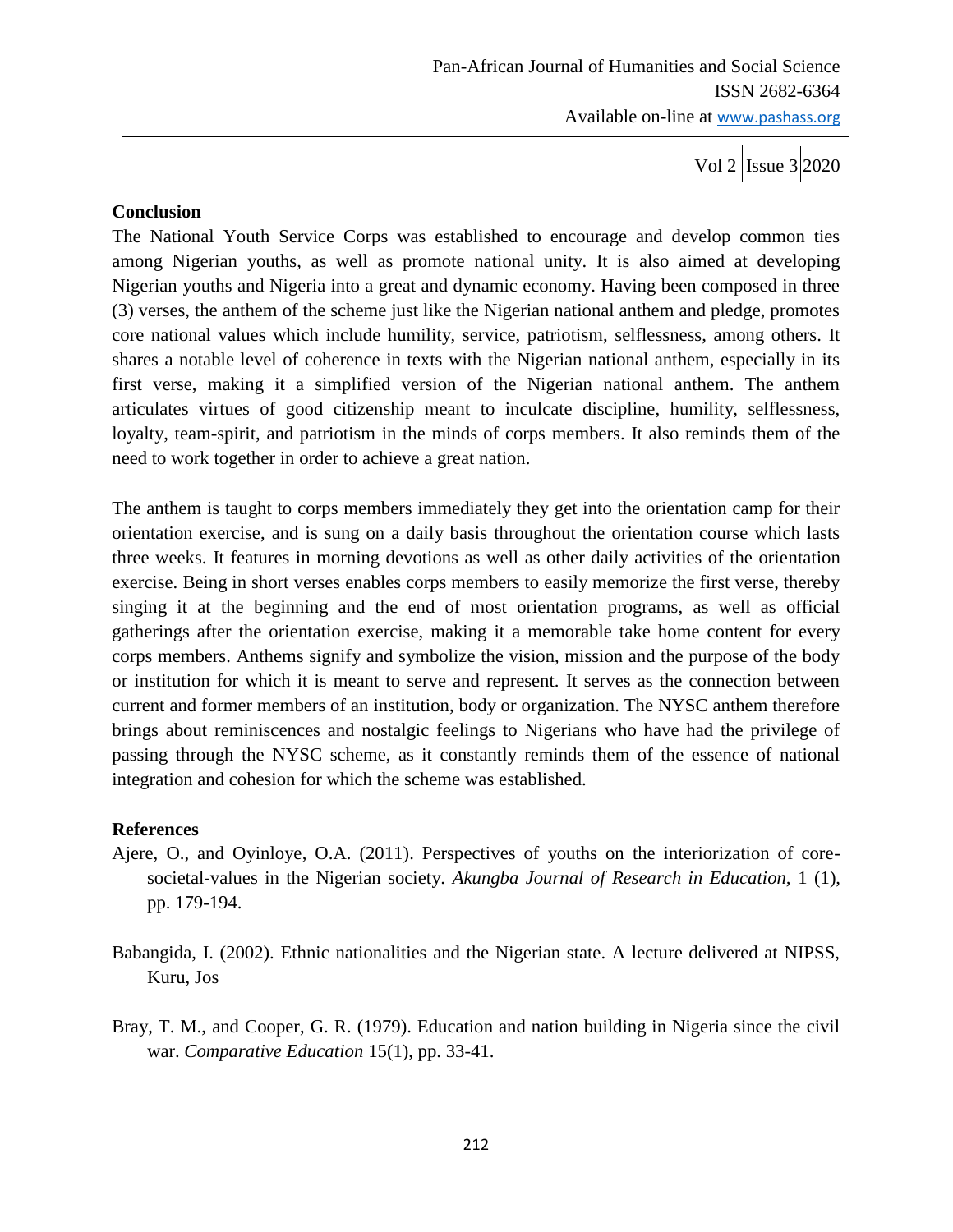- Ekanola, A.B. (2006). National integration and survival of Nigeria in 21st century. *The Journal of Social, Political and Economic Studies,* 31(3), pp. 279-293.
- Emerson, R. (1970). From Empire to Nation. In *Calcutta: Scientific Book Agency*, pp.96-97.
- Falade, D. A., and Falade, M. (2013). Development of Core Values for National Integration in Nigeria. *International Journal of Humanities and Social Science Invention,* 2(7), pp. 57-63
- Federal Government of Nigeria, (2004). National Youth Service Corps Act: Cap N84 laws of the Federation of Nigeria.
- Federal Government of Nigeria, (1993). National Youth Service Corps Bye-laws. ISBN 978- 244-013-2.
- Ifeanacho, M.I. and Nwagwu, J. (2009). Democratization and National Integration in Nigeria. *Research Journal of International Studies*, 9 (12), pp. 2-10.
- Ogbiji, J. E. (2013). Functional education for values, knowledge, skills and national development. *Knowledge Review*, 28(1), pp. 1-9.
- Omojola, B. (2012). *Yoruba music in the 20th century: Identity, agency, and performance practice.* UK: University of Rochester Press.
- Owede, K. E. (2018). Citizenship education for national integration and cohesion in Nigeria. *British Journal of Education, Learning and Development Psychology,* 1(1), pp. 37-45.
- Oyewale, A. O. (2010). Domestic terrorism in the Niger-Delta Region: Implications for security threats in Nigeria. *Nigerian Journal of Social Studies*, xiii (1&2), pp. 124- 140.
- Sanda, A.O. (1999). Lectures on Sociology of Development. Ibadan, Fact Findings.
- Udeobasi, O. C. (2014). Importance of values for national integration in Nigeria. *International Journal of Health and Social Inquiry,* 2(1), pp. 104-112.
- Umukoro, M. M. (2012). *The state of the nation: A collection of essays*. Ibadan: Gold Press Limited.